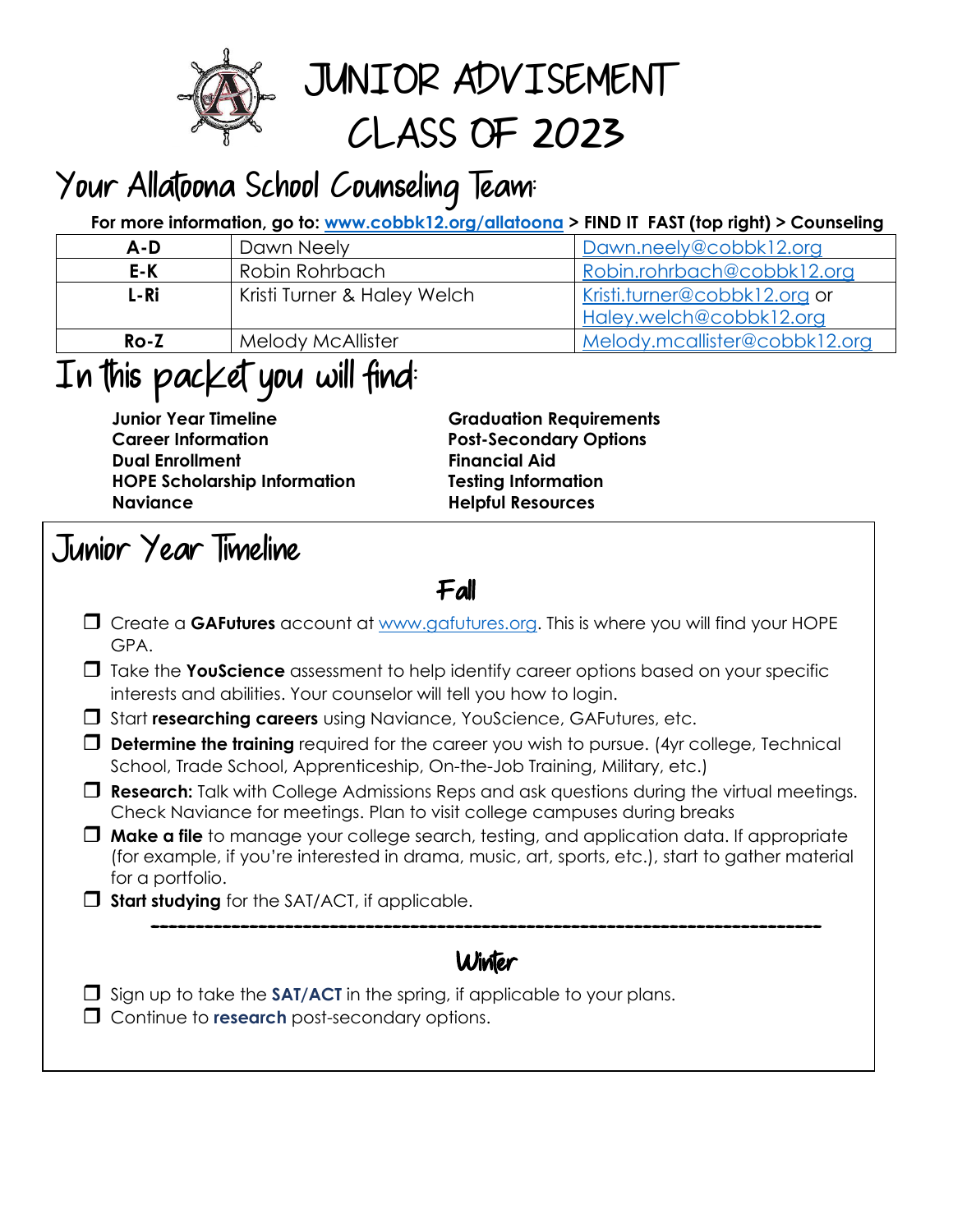| <b>Stay open to all the possibilities</b> — don't limit your search. To find the best college for you,<br>you should apply to colleges of varying selectivity. Selective colleges admit a portion of<br>students who apply. Some colleges are highly selective while others are less selective.<br>Take the SAT/ACT, if applicable.<br>Visit colleges, even if it's virtually - Most schools offer interactive virtual tours!                                                                     |
|---------------------------------------------------------------------------------------------------------------------------------------------------------------------------------------------------------------------------------------------------------------------------------------------------------------------------------------------------------------------------------------------------------------------------------------------------------------------------------------------------|
| Summer                                                                                                                                                                                                                                                                                                                                                                                                                                                                                            |
| Register with the National Collegiate Athletic Association (NCAA) Eligibility Center if you are<br>an athlete planning to continue playing a sport in college (www.ncaaclearinghouse.net).<br><b>Visit colleges.</b> When planning your campus visits, make sure to allow time to explore each<br>college. Take campus tours and, at colleges you're serious about, make appointments to<br>have interviews with admission counselors if available. Most campuses offer virtual tours as<br>well! |
| $\Box$ Take the SAT/ACT, if necessary.                                                                                                                                                                                                                                                                                                                                                                                                                                                            |
| <b>Create a résumé</b> — a record of your academic accomplishments, extracurricular activities,<br>$\mathbf{L}$<br>and work experiences since you started high school.                                                                                                                                                                                                                                                                                                                            |
| Make a list of 3-5 schools you plan on applying to in the fall.                                                                                                                                                                                                                                                                                                                                                                                                                                   |
| <b>Begin</b> writing admissions essays for those schools on your list that requires them.                                                                                                                                                                                                                                                                                                                                                                                                         |
| <b>Request your FSA ID</b> (Free Application for Federal Student Aid) You will need this to sign                                                                                                                                                                                                                                                                                                                                                                                                  |

# Graduation Requirements & College Admissions-They aren't the same!

your financial aid application. The application opens Oct 1.

| <b>Graduation Requirements</b>                                                                                                                                                       |     | <b>College Admissions</b>                                                                                                                                                                                               |  |
|--------------------------------------------------------------------------------------------------------------------------------------------------------------------------------------|-----|-------------------------------------------------------------------------------------------------------------------------------------------------------------------------------------------------------------------------|--|
| Determined by the GA Dept. of                                                                                                                                                        |     | Often greater than graduation requirements                                                                                                                                                                              |  |
| Education                                                                                                                                                                            |     | (even in GA) Ex. math and/or world languages                                                                                                                                                                            |  |
| Tracked by you, your teachers, and your                                                                                                                                              |     | Tracked by you - It's your responsibility to find out                                                                                                                                                                   |  |
| school counselor                                                                                                                                                                     |     | what the school requires                                                                                                                                                                                                |  |
| Must pass 23 specific classes including:<br>4 math<br>4 English<br>4 science<br>3 social studies,<br>4 general electives<br>Health/BPE<br>3 CTAE, Fine Arts and/or World<br>Language | VS. | Most colleges require some type of testing for<br>admissions, but not all.<br>Do your research on the college's admissions<br>page or you can go to sites like www.fairtest.org ><br>College Admissions > Optional List |  |
|                                                                                                                                                                                      |     | *Keep in mind that many test optional schools use<br>test scores for scholarship eligibility.                                                                                                                           |  |
| Must pass the 23 specific classes to earn<br>a diploma and participate in the<br>graduation ceremony.                                                                                |     | Meeting minimum admissions' requirements does<br>NOT guarantee admission to that college.                                                                                                                               |  |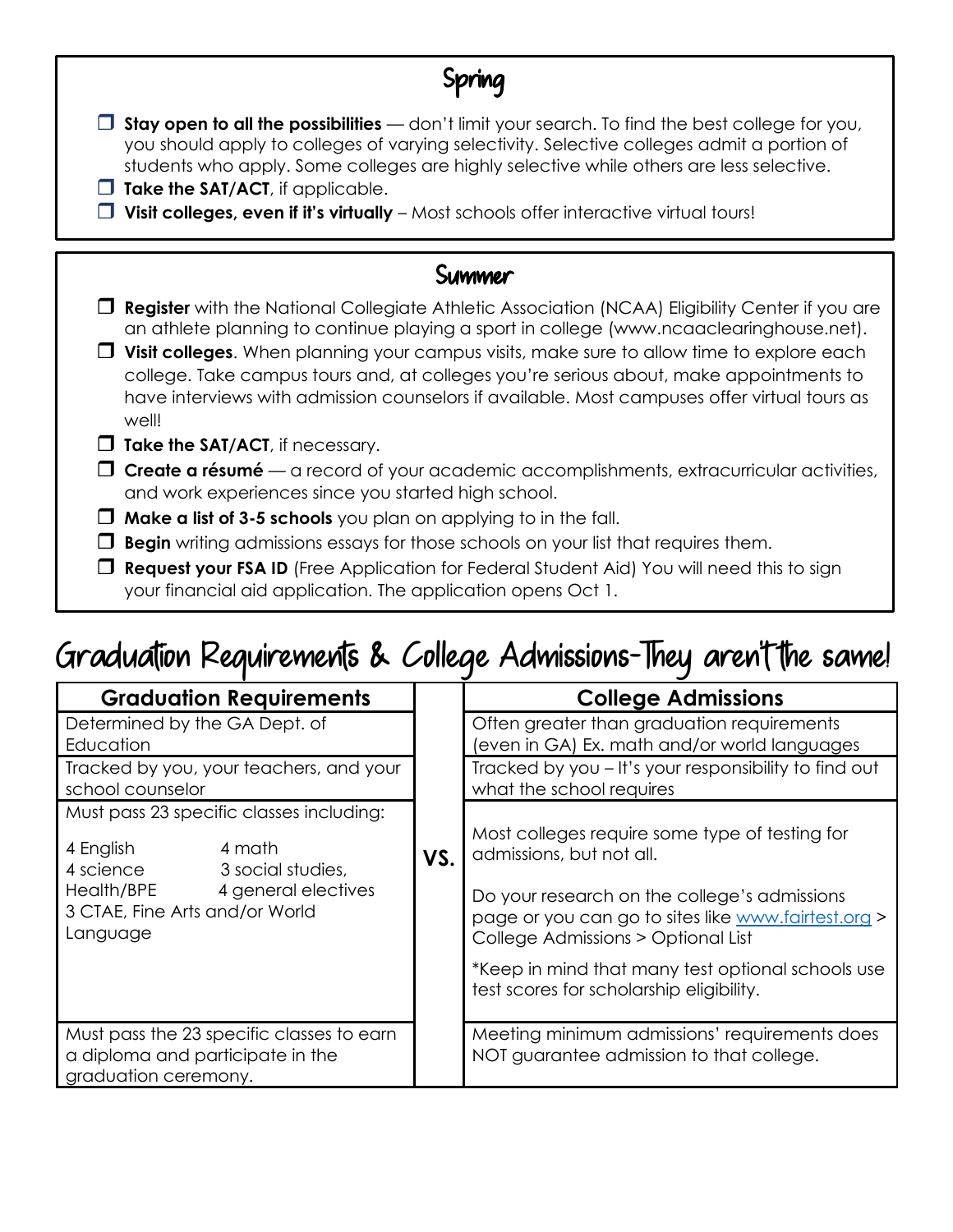# Career Interests: So, what do you want to do with your life?

Do you know what you



#### *If you aren't sure, take a Career Interest Inventory*

#### **Step1: Take an Interest Inventory—ASVAB, YouScience, Naviance**

During the assessment make sure you avoid choosing "not sure" type responses.

Either you like it, or you don't. Choosing this type of response gives you careers that may not be the best fit because you said you "didn't care".

Decide if is something you would want to do for the rest of your working life. Ex. If you don't want to work outside, don't choose those types of responses or it will give you careers that require you to be outside.

#### **Step 2: Make a list of careers you want to learn about.**

Think about…

Job availability and location upon graduation Education/Training Required Salary Range-Can you make a livable wage? Work Demands-Are you physically able to do the job?

#### **Step 3: Determine the Occupational Outlook for the careers.**

You can find answers to these questions on sites like: Occupational Outlook Handbook: [www.bls.gov/ooh/](http://www.bls.gov/ooh/) O\*Net Online: [www.onetonline.org](http://www.onetonline.org/)

#### **Step 4: Look for colleges that offer that major on sites like:**

Naviance [\(www.cobbk12.org](http://www.cobbk12.org/) > Find it Fast > Naviance-use your O365 login) GaFutures [\(www.gafutures.org\)](http://www.gafutures.org/) Big Future [\(www.bigfuture.collegeboard.org\)](http://www.bigfuture.collegeboard.org/)

### What kind of training do you need for your career?

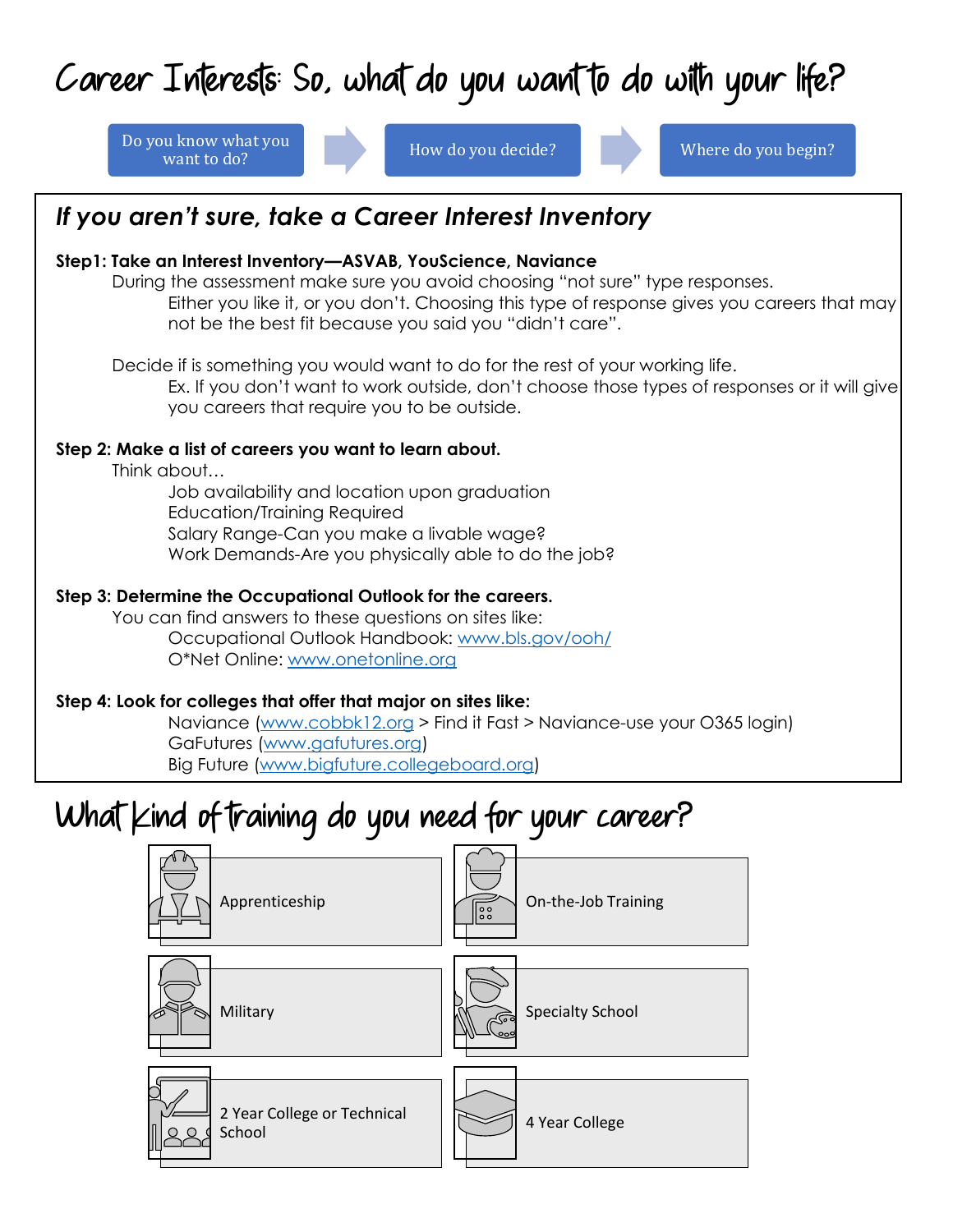### Apprenticeships vs. On-the-Job Training

| On the Job Training                                              |  | <b>Apprenticeships</b>                                                                 |
|------------------------------------------------------------------|--|----------------------------------------------------------------------------------------|
| Short Period of Time                                             |  | Takes 1-6 years to learn the job from someone who is<br>licensed in the field.         |
| Structured Hands-On Training                                     |  | Most common skilled trades:<br>Electrician, HVAC, Cosmetology, etc.                    |
| Trained by a Peer or Supervisor                                  |  | Often Requires Formal Licensure                                                        |
| Typically, don't require tests for certification<br>or licensure |  | May also Require Formal Classes to Learn the Job and<br>Prepare for the Licensure Exam |

# Military

- Research the different branches (Air Force, Army, Coast Guard, Marines and Navy) at [www.todaysmilitary.com.](http://www.todaysmilitary.com/)
- □ You can Enlist as Active Duty (Full Time) or Reserves (Part Time).
- $\Box$  Talk to your family about your decision.
- $\Box$  Talk to a recruiter: either at school or at their office. Make sure a parent/quardian is with you.
- $\Box$  Take the ASVAB (Armed Services Vocational Aptitude Battery) to determine job eligibility.

### Military Academies

- **Academies:** West Point, Naval Academy, Air Force Academy, Coast Guard Academy, Merchant **Marines**
- All academies, except the Coast Guard Academy, **require a Congressional nomination.**
- **Very competitive process** that you must begin very early! So, **begin researching NOW!**
- $\Box$  You can find more information about the process on the Service Academy websites or [www.whitehouse.gov.](http://www.whitehouse.gov/)

# Specialty Schools-Schools that offer training for a specific career

Keep in mind that these are typically **FOR-PROFIT** schools, which means they are funded by students and may have very limited financial aid. They are considered a business and can close without notice, so make sure you choose a reputable school.

| <b>Examples of Specialty Schools</b>                                                | <b>Types of Programs Offered</b>                        | <b>Approximate Cost of</b><br><b>Attendance</b> |
|-------------------------------------------------------------------------------------|---------------------------------------------------------|-------------------------------------------------|
| <b>Full Sail University</b>                                                         | Entertainment, Media, Arts &<br>Technology              | \$45,000-90,000                                 |
| Paul Mitchell, Aveda, Toni & Guy                                                    | Cosmetology, Barbering, Esthetician                     | $$16,000+$                                      |
| Georgia Trade School                                                                | Welding                                                 | $$10,000+$                                      |
| Art Institute of Atlanta                                                            | Culinary Program, Gaming &<br>Technology, Fashion, Etc. | $$22,000+$                                      |
| Atlanta School of Massage; Other<br>Massage Schools                                 | Massage Therapy                                         | $$4,000+$                                       |
| Georgia MLS Training Institute;<br>Barney Fletcher School; Keller<br>Williams, Etc. | <b>Real Estate</b>                                      | $$150+$                                         |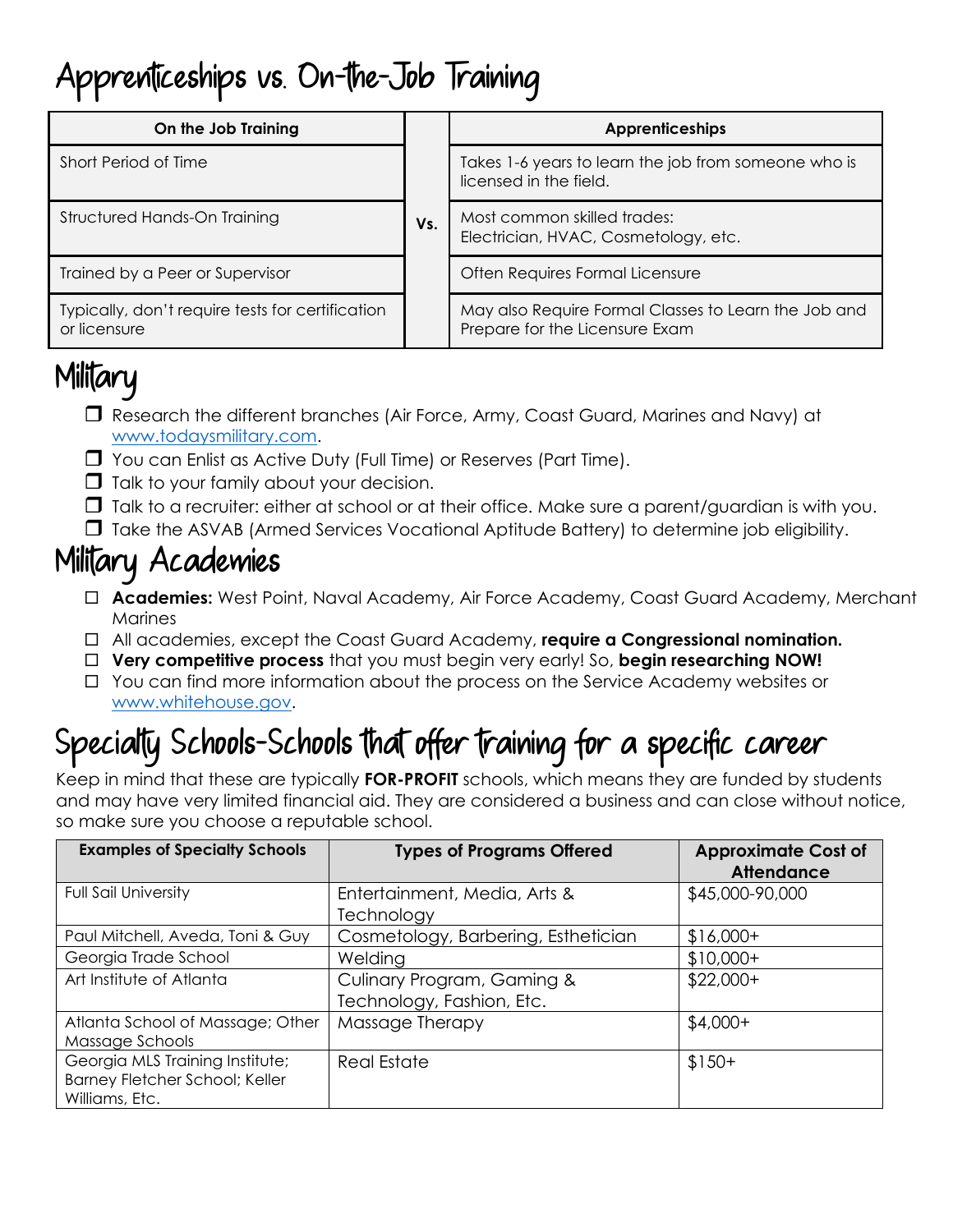# Traditional College Options-What type of school is right for you?

Technical College 2 Year College 2 Year 2 Year College

| Academics                                                                                                                                                                                                                               | Activities                                                                                                         | Admission Requirements                                                                                                                                         |  |
|-----------------------------------------------------------------------------------------------------------------------------------------------------------------------------------------------------------------------------------------|--------------------------------------------------------------------------------------------------------------------|----------------------------------------------------------------------------------------------------------------------------------------------------------------|--|
| Do they offer your major? Is the<br>school accredited? Student to<br>faculty ratio?                                                                                                                                                     | What clubs & organizations<br>are available?<br>Sororities/Fraternities?<br>Athletics/Intramurals?                 | Do you meet admission<br>requirements? What decision<br>processes do they use?<br>Required tests/Average<br>scores? Average GPA? How<br>do they calculate GPA? |  |
| College Expenses                                                                                                                                                                                                                        | Environment                                                                                                        | Financial Aid                                                                                                                                                  |  |
| Total Cost of Attendance (room,<br>board, etc.)? Cost of application<br>fees?                                                                                                                                                           | Rural, Urban, Suburban?<br>Location and size of<br>nearest city? Make-up of<br>student body? Public or<br>Private? | Deadlines to apply for<br>Financial Aid. Required<br>Forms (FAFSA or CSS)? % of<br>student body that received<br>aid? Institutional<br>Scholarships?           |  |
| Housing                                                                                                                                                                                                                                 | Location                                                                                                           | Size                                                                                                                                                           |  |
| Housing Options? On or Off<br>Campus? Layout of the dorms?<br>Meal Plans?                                                                                                                                                               | In-State or Out-of-State?<br>Distance from home?                                                                   | Size of student body?<br>Physical Size of campus?                                                                                                              |  |
| Step 2: Make a list of potential schools and research them.<br>Plan to apply to at least 3 colleges; one where you are likely to be accepted (safety), one that is<br>your target school, and one that would be a "reach" or challenge. |                                                                                                                    |                                                                                                                                                                |  |
| <b>Dream/Reach School</b>                                                                                                                                                                                                               |                                                                                                                    | Your GPA, course difficulty level, and test<br>scores are below the average, but you still<br>meet the minimum requirements.                                   |  |
| <b>Target School</b>                                                                                                                                                                                                                    |                                                                                                                    | Your GPA, course level difficulty and test<br>scores are within the average or minimum.                                                                        |  |
| <b>Safety</b>                                                                                                                                                                                                                           |                                                                                                                    | Your GPA, course difficulty and test scores are<br>above the average or minimum.                                                                               |  |

| Step 3: Use some or all the resources below to gather information on potential schools. |                                       |  |  |  |
|-----------------------------------------------------------------------------------------|---------------------------------------|--|--|--|
| $\Box$ College/University Admissions Webpage                                            | Naviance                              |  |  |  |
| Attend Virtual/In-Person College Fairs                                                  | $\Box$ GAFutures                      |  |  |  |
| $\Box$ Attend Virtual College Rep Visits through<br>Naviance                            | $\Box$ www.bigfuture.collegeboard.org |  |  |  |
| $\Box$ Go on College Visits (Virtual or In-Person-if<br>offered)                        | $\Box$ Talk to your school counselor  |  |  |  |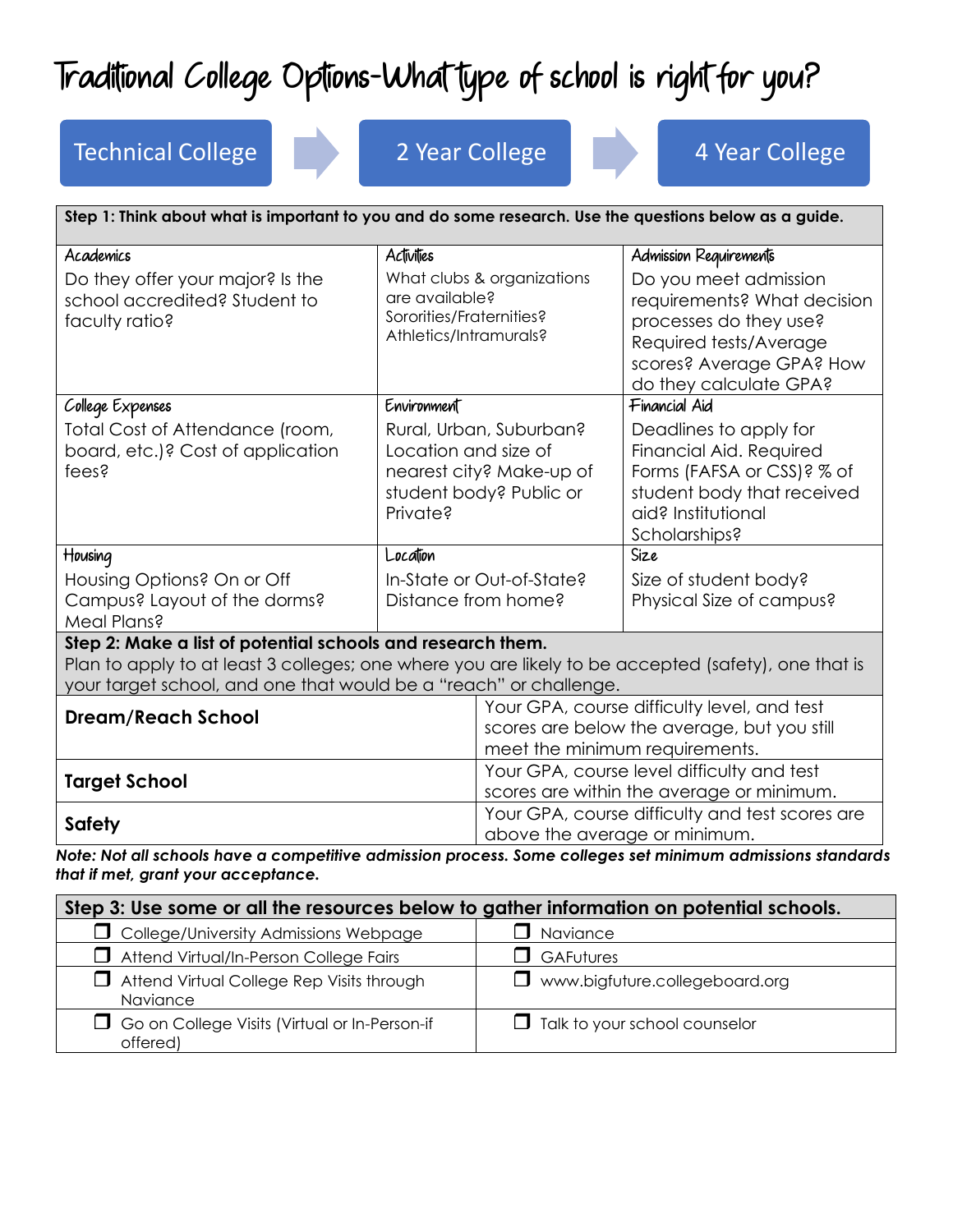#### **STEP 4: What is your current GPA? What type of GPA does the school you want to attend use for admissions decisions?**

| <b>Cumulative GPA</b>                                                                           |                                                                                                                                                                                               |                                                                                                                                                           |                                                                                                                                                                                                                                  |  |  |  |
|-------------------------------------------------------------------------------------------------|-----------------------------------------------------------------------------------------------------------------------------------------------------------------------------------------------|-----------------------------------------------------------------------------------------------------------------------------------------------------------|----------------------------------------------------------------------------------------------------------------------------------------------------------------------------------------------------------------------------------|--|--|--|
| (weighted & unweighted)                                                                         |                                                                                                                                                                                               | Average of every class you have ever taken in HIGH SCHOOL-pass or fail. If you<br>took Honors or AP classes, your weighted GPA will be different than the |                                                                                                                                                                                                                                  |  |  |  |
|                                                                                                 |                                                                                                                                                                                               | unweighted GPA.                                                                                                                                           |                                                                                                                                                                                                                                  |  |  |  |
|                                                                                                 |                                                                                                                                                                                               |                                                                                                                                                           | Most Honors courses give you 0.5 extra quality points and AP's give you 1.0<br>extra quality points. Neither of these are your HOPE GPA.                                                                                         |  |  |  |
| <b>College or Core GPA</b>                                                                      |                                                                                                                                                                                               |                                                                                                                                                           | The average of 17 core classes: 4 English, 4 math, 4 science, 3 social studies, 2                                                                                                                                                |  |  |  |
|                                                                                                 |                                                                                                                                                                                               |                                                                                                                                                           | world languages. Most GA colleges use this to determine admissions. If you<br>have taken Honors or AP; they may leave the weight in, they may take it out or<br>recalculate using their own formula. Every school is different!! |  |  |  |
| <b>HOPE GPA</b>                                                                                 |                                                                                                                                                                                               |                                                                                                                                                           | The average of ALL Core Classes, not just the 17 mentioned above.                                                                                                                                                                |  |  |  |
| You can find this on                                                                            |                                                                                                                                                                                               |                                                                                                                                                           | Calculated using your English, math, science, social studies and world                                                                                                                                                           |  |  |  |
| GAFutures; <b>NOT</b> on your                                                                   |                                                                                                                                                                                               |                                                                                                                                                           | languages ONLY! They take the extra quality points (weight) out for honors but                                                                                                                                                   |  |  |  |
| Allatoona transcript.                                                                           |                                                                                                                                                                                               |                                                                                                                                                           | give you a 0.5 extra quality point for AP and DE, up to a 4.0.                                                                                                                                                                   |  |  |  |
| STEP 5: What about your test scores? Do                                                         |                                                                                                                                                                                               |                                                                                                                                                           | You need to study before you take the SAT/ACT. Don't take                                                                                                                                                                        |  |  |  |
| you meet the school's minimum                                                                   |                                                                                                                                                                                               |                                                                                                                                                           | them blindly!!                                                                                                                                                                                                                   |  |  |  |
| requirements?                                                                                   |                                                                                                                                                                                               |                                                                                                                                                           | <b>TAKE PRACTICE TESTS &amp; TEST IN THE SPRING OF JUNIOR YEAR!</b>                                                                                                                                                              |  |  |  |
| STEP 6: Start going on College visits to                                                        |                                                                                                                                                                                               |                                                                                                                                                           | You should schedule visits when classes are in session to get a                                                                                                                                                                  |  |  |  |
| narrow down your list.                                                                          |                                                                                                                                                                                               |                                                                                                                                                           | feel for campus life. If you are interested in the school, do a                                                                                                                                                                  |  |  |  |
|                                                                                                 |                                                                                                                                                                                               |                                                                                                                                                           | formal tour and take the time to walk around on your own.                                                                                                                                                                        |  |  |  |
|                                                                                                 | STEP 7: Understand the DECISION PROCESS for each school you are considering.                                                                                                                  |                                                                                                                                                           |                                                                                                                                                                                                                                  |  |  |  |
| <b>Early Action</b>                                                                             |                                                                                                                                                                                               | Application decisions are made earlier than regular decision deadlines. Not required to accept<br>the offer and have until spring to decide.              |                                                                                                                                                                                                                                  |  |  |  |
| <b>Early Decision</b>                                                                           |                                                                                                                                                                                               | Students apply early, but the decision is binding. You can ONLY apply to one (1) school ED; if you                                                        |                                                                                                                                                                                                                                  |  |  |  |
|                                                                                                 |                                                                                                                                                                                               | are accepted you must attend.                                                                                                                             |                                                                                                                                                                                                                                  |  |  |  |
| <b>Regular Decision</b>                                                                         | No application decisions are made until after the posted deadline; usually 2 <sup>nd</sup> semester, possibly<br>allowing you time to retake SAT/ACT if necessary & submit Semester 1 grades. |                                                                                                                                                           |                                                                                                                                                                                                                                  |  |  |  |
| <b>Rolling Decision</b>                                                                         | Application decisions are made as they are received until all classes are filled.                                                                                                             |                                                                                                                                                           |                                                                                                                                                                                                                                  |  |  |  |
| STEP 8: Before you begin applying next year, review each school's application requirements. Pay |                                                                                                                                                                                               |                                                                                                                                                           |                                                                                                                                                                                                                                  |  |  |  |
| attention to the admissions deadlines!!!                                                        |                                                                                                                                                                                               |                                                                                                                                                           |                                                                                                                                                                                                                                  |  |  |  |
| <b>Application</b>                                                                              |                                                                                                                                                                                               | Links to apply can be found on the college's admissions page-some use Common Application,<br>Coalition Application, etc.                                  |                                                                                                                                                                                                                                  |  |  |  |
| <b>Application Fee</b>                                                                          | All schools require a fee, but they are sometimes waived depending on the situation.                                                                                                          |                                                                                                                                                           |                                                                                                                                                                                                                                  |  |  |  |
| <b>Official Transcript</b>                                                                      |                                                                                                                                                                                               | Requested through Naviance for all colleges.                                                                                                              |                                                                                                                                                                                                                                  |  |  |  |
| <b>Official SAT/ACT</b><br><b>Scores</b>                                                        |                                                                                                                                                                                               | Required by most. You must have them sent via College Board (SAT) or ACT.                                                                                 |                                                                                                                                                                                                                                  |  |  |  |
| <b>Recommendations</b>                                                                          | Depends on the school. If they don't ask for it, don't send it!! May be described as Counselor                                                                                                |                                                                                                                                                           |                                                                                                                                                                                                                                  |  |  |  |
|                                                                                                 |                                                                                                                                                                                               | Recommendation/School Evaluation and/or Teacher Recommendation (core teachers should<br>complete the teacher recommendation)                              |                                                                                                                                                                                                                                  |  |  |  |
|                                                                                                 |                                                                                                                                                                                               |                                                                                                                                                           |                                                                                                                                                                                                                                  |  |  |  |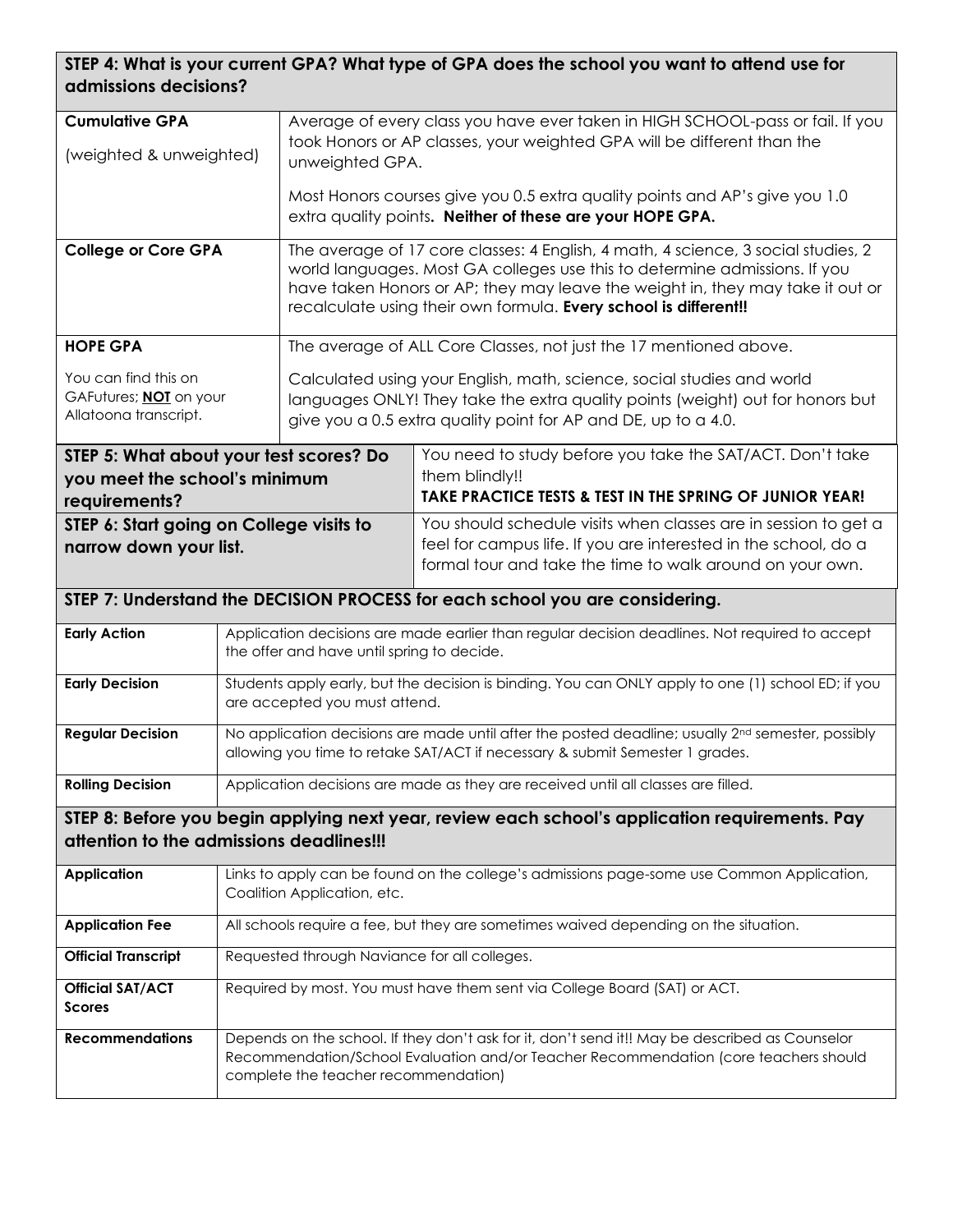### What can I do if my GPA isn't high enough to get into my dream college?

- Consider taking classes at a different school, perhaps a technical or 2-year school. Your GPA starts over when you begin college.
- $\Box$  Once you earn 30 college credit hours, you can apply as a transfer student to a different school. More information on applying as a transfer student: [http://www.usg.edu/policymanual/](http://www.usg.edu/policymanual/section4/C328/#n4213) (Section 4.2.1.3)

 You can take TAG (Transfer Admission Guarantee) classes. TAG courses are guaranteed to transfer to a school that is part of the University System of Georgia. \*Be sure to check with the school you are interested in transferring to for specific transfer guidelines.

### The Pros of attending a Technical or 2-Year College

| Why should you choose a Technical or 2-Year College? What are the benefits?                                            |
|------------------------------------------------------------------------------------------------------------------------|
| $\Box$ Save money!                                                                                                     |
| $\Box$ Great Stepping-stone! Helps you adjust to college level work and stay close to home for a<br>slower transition. |
| $\Box$ Quick employment for certain careers.                                                                           |
| $\Box$ Your high school GPA and standardized test scores are not as heavily weighted for<br>admission.                 |
| $\Box$ Offer many career opportunities.                                                                                |
| $\Box$ Smaller class sizes.                                                                                            |

#### Technical Colleges-(Chattahoochee Technical College, West GA Technical College, Athens Technical College, etc.)

- Enroll in programs like Accounting, HVAC, Nursing, Automotive Technology, Cosmetology, Computer Programming, etc.
- $\Box$  Earn a Certificate, Diploma or Associate's degree OR
- $\Box$  Take core classes to transfer to a 4-year college to pursue a Bachelor's degree.
- $\Box$  Use this Link to Find the Technical College that offers the Program you are interested in pursuing. <http://bit.ly/TCSGPrograms>
- $\square$  State Financial Aid opportunities specifically for Technical Colleges! <https://www.gafutures.org/hope-state-aid-programs/hope-zell-miller-grants/hope-career-grant/>
	- HOPE Grant
	- **Zell Miller Grant**
	- HOPE Career Grant

#### 2-Year Colleges-(Georgia Highlands College, Middle Georgia State University, Dalton State University, University of North GA)

- Enroll in programs like Aviation, Nursing, Dental Hygiene, Criminal Justice, Graphic Design, etc.
- $\Box$  Earn an associate degree OR
- $\Box$  Take core classes to transfer to a 4-year college to pursue a Bachelor's degree.
- State Financial Aid opportunities! [https://www.gafutures.org/hope-state-aid-programs/hope-zell](https://www.gafutures.org/hope-state-aid-programs/hope-zell-miller-scholarships/)[miller-scholarships/](https://www.gafutures.org/hope-state-aid-programs/hope-zell-miller-scholarships/)
	- **HOPE Scholarship**
	- Zell Miller Scholarship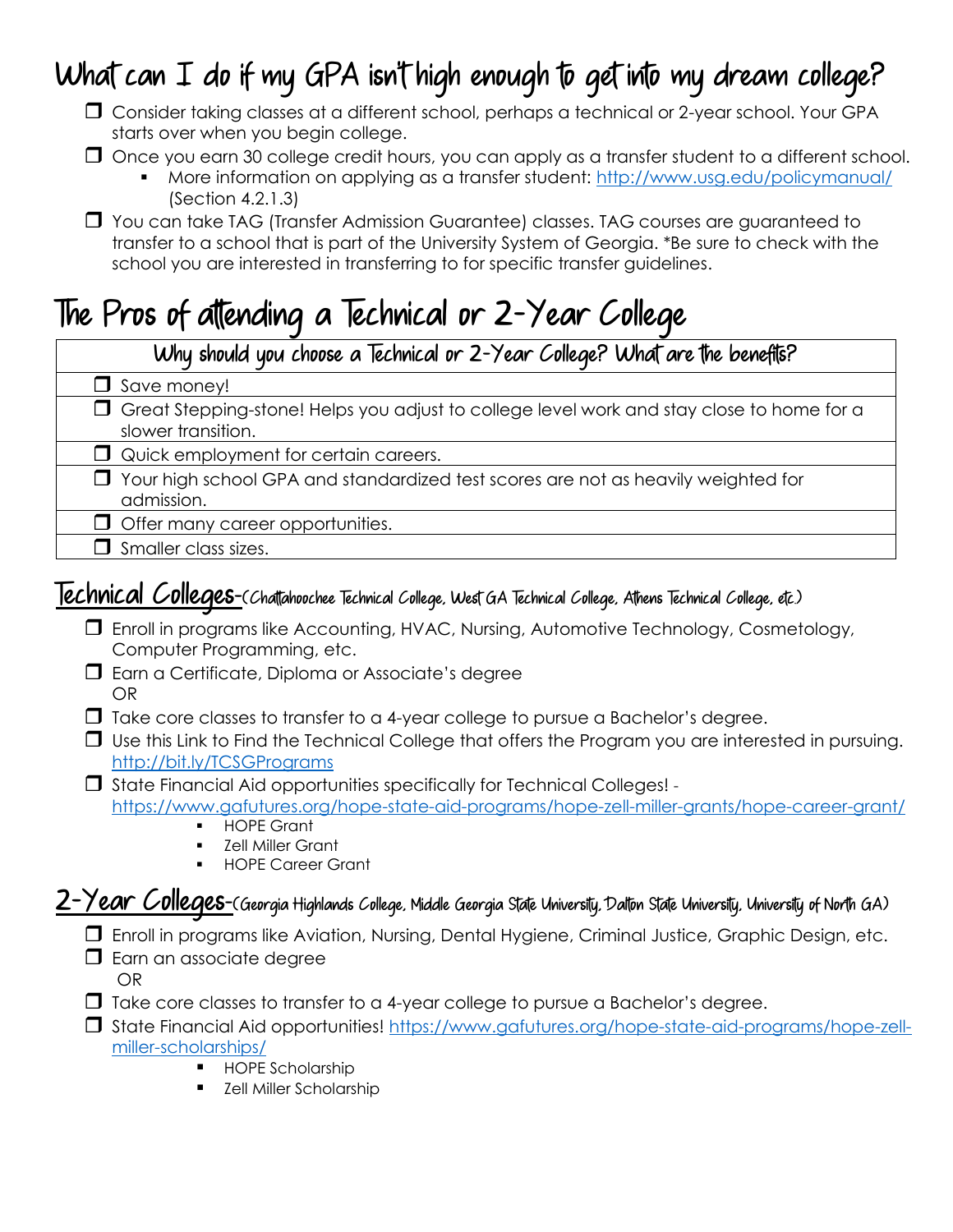### What type of 4-Year College is right for you?

| Types                                                                 | Examples                                                                                                                                             |
|-----------------------------------------------------------------------|------------------------------------------------------------------------------------------------------------------------------------------------------|
| <b>Private-Independent Colleges and Universities</b>                  | Agnes Scott, Berry College, Brenau, Emory, Life University, Mercer,                                                                                  |
| www.georgiacolleges.org                                               | Morehouse, Spelman, Truett McConnell                                                                                                                 |
| University System of Georgia Schools                                  | Georgia State, UGA, GA Southern, KSU, West GA, Columbus State,                                                                                       |
| www.usg.edu/inst                                                      | Georgia College                                                                                                                                      |
| <b>Out of State Schools</b><br>College's website, GAFutures, Naviance | U of Alabama, Auburn, Samford, Florida State, Mississippi State, Ole<br>Miss, U of South Carolina, College of Charleston, University of<br>Tennessee |

### Do you meet or exceed the admissions requirements?

| <b>College/University</b>              | Average<br><b>GPA</b>                  | <b>Average SAT</b>                          | <b>Average ACT</b> |  |  |  |
|----------------------------------------|----------------------------------------|---------------------------------------------|--------------------|--|--|--|
| IN-STATE PRIVATE COLLEGES/UNIVERSITIES |                                        |                                             |                    |  |  |  |
| Agnes Scott College (Women's College)  | 3.75                                   | 1140-1330                                   | 26                 |  |  |  |
| <b>Emory University</b>                | 3.78                                   | 1350-1530                                   | 33                 |  |  |  |
| <b>Mercer University</b>               | 3.94                                   | 1280                                        | 27                 |  |  |  |
| Spelman College (HBCU-All Female)      | 3.8 weighted                           | 1209                                        | 22                 |  |  |  |
| Morehouse (HBCU-All Male)              | 3.6                                    | 1170                                        | 21                 |  |  |  |
|                                        | <b>RESEARCH UNIVERSITIES (Georgia)</b> |                                             |                    |  |  |  |
| Augusta University                     | 3.47                                   | 1099                                        | 23                 |  |  |  |
| Georgia State University               | 3.27                                   | 1106                                        | 25                 |  |  |  |
| Georgia Institute of Technology        | 3.82                                   | 1454                                        | 33                 |  |  |  |
| University of Georgia                  | 3.93                                   | 1305                                        | 30                 |  |  |  |
|                                        |                                        | <b>COMPREHENSIVE UNIVERSITIES (Georgia)</b> |                    |  |  |  |
| Georgia Southern University            | 3.32                                   | 1072                                        | 23                 |  |  |  |
| Kennesaw State University              | 3.33                                   | 1111                                        | 24                 |  |  |  |
| University of West Georgia             | 3.22                                   | 1045                                        | 20                 |  |  |  |
| Valdosta State University              | 3.07                                   | 1010                                        | 21                 |  |  |  |
|                                        | <b>STATE UNIVERSITIES (Georgia)</b>    |                                             |                    |  |  |  |
| Columbus State University              | 3.06                                   | 1033                                        | 21                 |  |  |  |
| Fort Valley State University (HBCU)    | 2.85                                   | 917                                         | 11                 |  |  |  |
| Georgia College                        | 3.52                                   | 1163                                        | 25                 |  |  |  |
| Savannah State University (HBCU)       | 2.96                                   | 958                                         | 17                 |  |  |  |
| <b>STATE COLLEGES (Georgia)</b>        |                                        |                                             |                    |  |  |  |
| College of Coastal Georgia             | 3.06                                   | 1020                                        | 19                 |  |  |  |
| Georgia Highlands                      | 3.09                                   | 1015                                        | unknown            |  |  |  |
| <b>OUT OF STATE SCHOOLS</b>            |                                        |                                             |                    |  |  |  |
| University of Alabama                  | 3.71                                   | 1184                                        | 27                 |  |  |  |
| Auburn University                      | 3.83                                   | 1235                                        | 28                 |  |  |  |
| Mississippi State                      | 3.32                                   | 1180                                        | 25                 |  |  |  |
| University of South Carolina           | 3.6                                    | 1210                                        | 27                 |  |  |  |
| University of Tennessee                | $3.2 - 3.9$                            | 1240                                        | 27                 |  |  |  |
| Howard University (HBCU)               | 3.46                                   | 1213                                        | 25                 |  |  |  |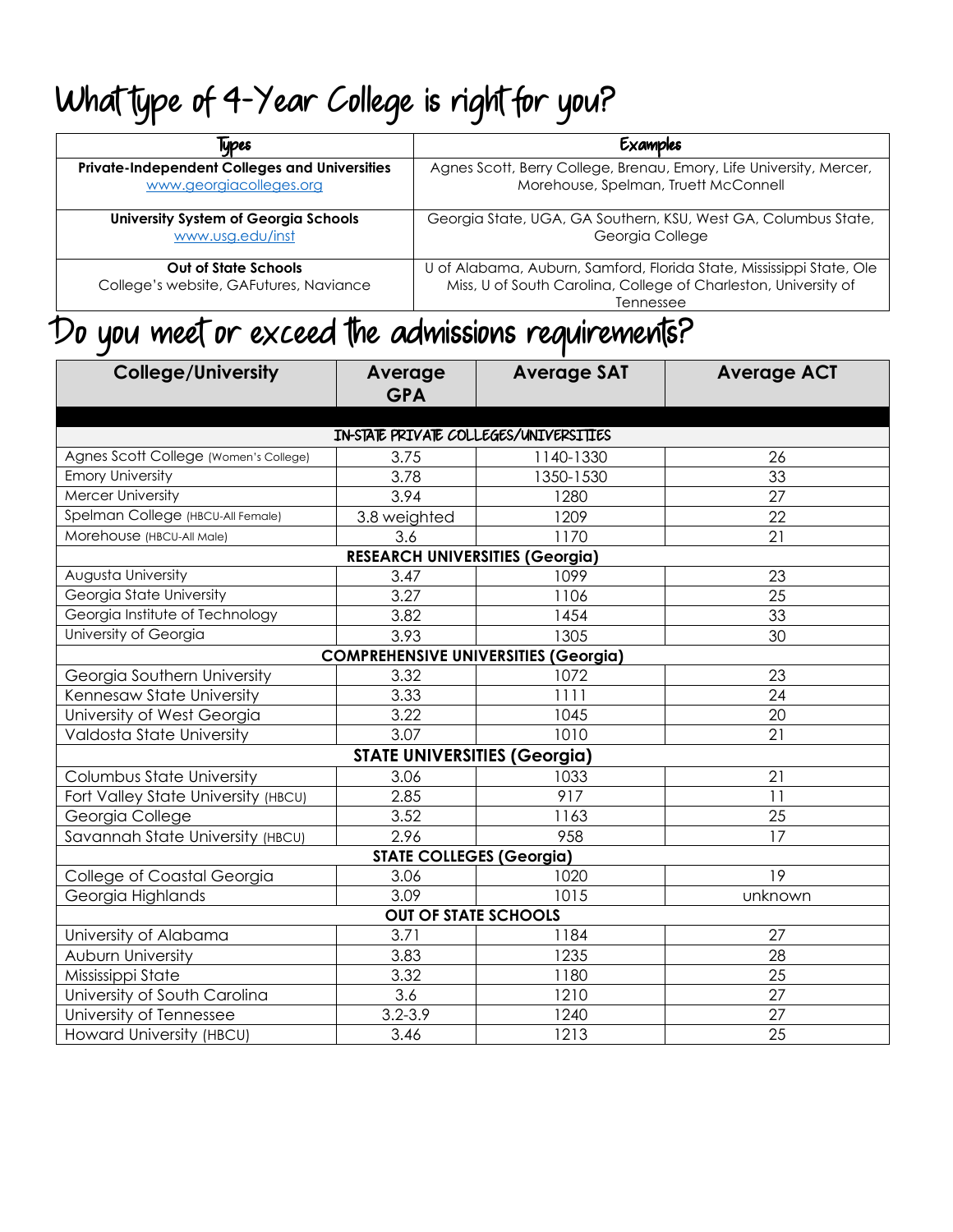# Tests You May Be Required to Take

| 4 Year Colleges                | 2 Year/Technical Colleges            | Military | Apprenticeship/Work                                                                       |
|--------------------------------|--------------------------------------|----------|-------------------------------------------------------------------------------------------|
| $\Box$ act<br>or<br>$\Box$ sat | $\Box$ ACCUPLACER<br>or<br>SAT<br>or | ASVAB    | $\Box$ Admissions/Placement Tests<br>$\Box$ Certification Exams<br>$\Box$ Licensing Exams |
|                                | <b>ACT</b>                           |          |                                                                                           |

|                  | <b>SAT</b>                                                                        | ACT                                          |
|------------------|-----------------------------------------------------------------------------------|----------------------------------------------|
|                  | www.collegeboard.com                                                              | www.actstudent.org                           |
|                  | (3 hours)                                                                         | (2 hours 55 min + 40 min optional essay)     |
|                  | 1600<br>Perfect Score:                                                            | 36<br>Perfect Score:                         |
| <b>Scores</b>    | National Avg:<br>1039                                                             | 20.7<br>National Avg:                        |
| (2019)           | Georgia Avg: 1048                                                                 | Georgia Avg: 21.4                            |
|                  | Cobb Avg: 1114                                                                    | Cobb Avg: 23                                 |
|                  | Allatoona Avg: 1099                                                               | Allatoona Avg: 22                            |
| <b>Sections</b>  | Reading, Writing & Lang, Math                                                     | Reading, English, Math, Science              |
| <b>Questions</b> | Require more time to understand and                                               | Tend to be more straightforward.             |
|                  | answer.                                                                           |                                              |
| <b>Reading</b>   | 5 Reading passages                                                                | 4 Reading passages                           |
| <b>Science</b>   | If you have a science-phobia, the SAT                                             | Science section tests your critical thinking |
|                  | might be a better fit.                                                            | skills.                                      |
| Math             | <b>Both have advanced math concepts:</b> Arithmetic, Algebra I & II, Geometry and |                                              |
|                  | <b>Trigonometry</b>                                                               |                                              |
| <b>Tools</b>     | You do NOT get to use a calculator on                                             | You get a calculator for ALL math questions. |
|                  | all the math questions.                                                           |                                              |
|                  | SAT & ACT: There is NO PENALTY for GUESSING—don't leave anything blank!!          |                                              |
|                  |                                                                                   |                                              |

ASVAB (Armed Services Vocational Aptitude Battery)

Taking the ASVAB does NOT mean you must join the military.

**It is used as a method to determine eligibility for service in the military. Each branch has different ASVAB score requirements.**

**It is made up of the following sections:** 

Word Knowledge, Arithmetic Reasoning, General Science, Mathematics Knowledge, Mechanical Comprehension, Electronics Info, Paragraph Comprehension, Auto and Shop Info, Assembling Objects

**These four sections make up your AFQT score, which determines your eligibility for enlistment:** Arithmetic Reasoning, Mathematics Knowledge, Paragraph Comprehension and Word Knowledge

**Score from combinations of the sections determine your qualification for different military occupational specialties (MOS).**

| ACCUPLACER EXAM: Computer Adaptive College Placement Test |
|-----------------------------------------------------------|
|-----------------------------------------------------------|

- ➢ Used for admission to 2 Year and Technical Colleges (in place of SAT or ACT)
- $\triangleright$  Scheduled through the individual colleges
- ➢ Evaluates skill levels in reading, writing and math
- ➢ 3 Integrated Components: Placement Assessments, Diagnostic Assessments and Skill Building Support
- ➢ Immediate results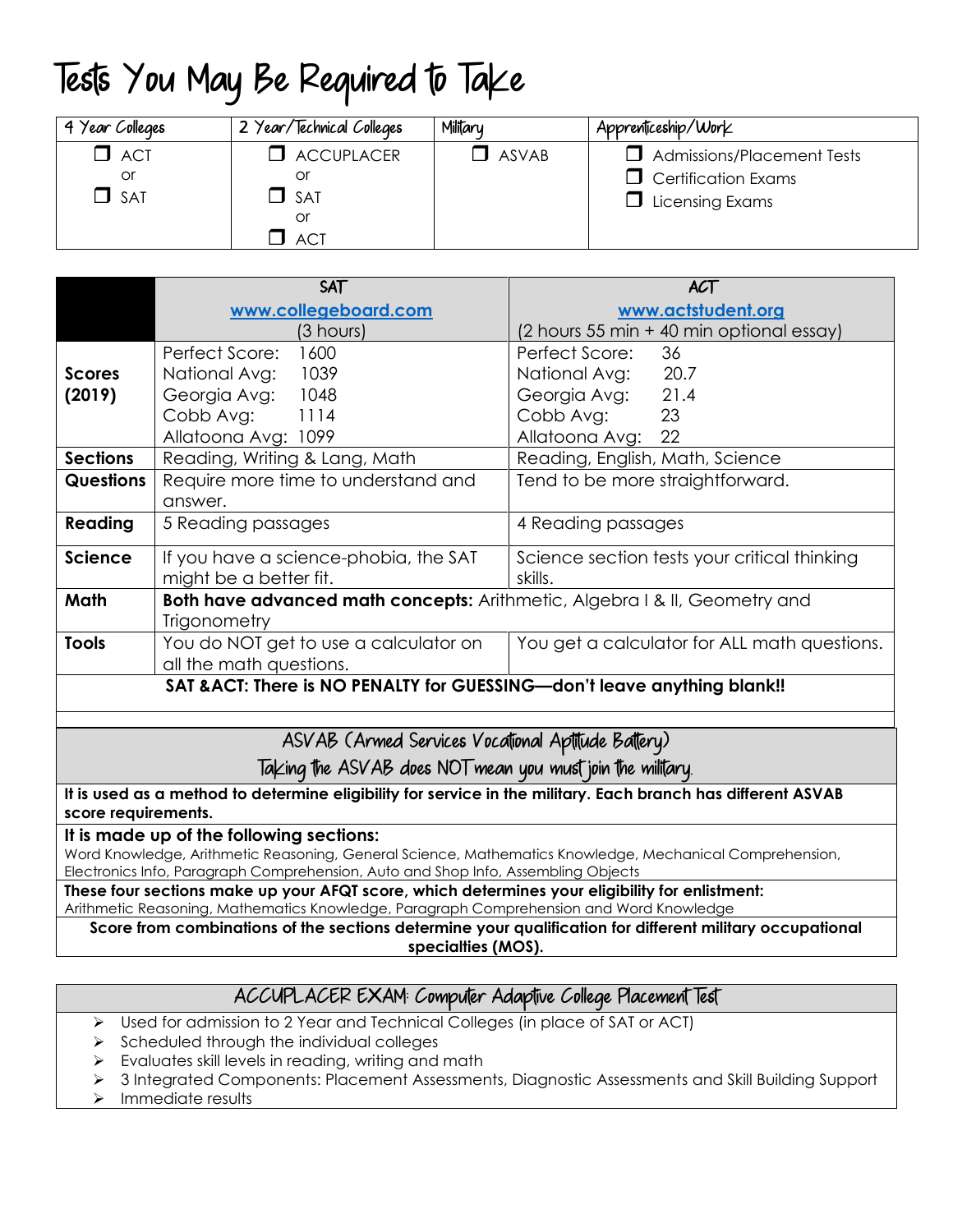# Hope and Zell Miller Scholarship

#### **Hope Scholarship**

- 3.0 HOPE GPA as calculated by the Georgia Student Finance Commission (GSFC) in core curriculum courses (English, math, science, foreign language, social science)
- Must earn a minimum of 4 credits from the academic rigor course list prior to graduating from high school.
- (**Review** *your* **HOPE transcript on GAfutures.org)**
- Two year or four-year degree
- Must graduate from a GA high school
- Must be a GA resident for at least one year (Green Card or citizenship)
- Covers a **percentage** of tuition

#### **Zell Miller Scholarship**

- Requires 3.7 core high school (HOPE) GPA as calculated by GSFC [\(www.gafutures.org\)](http://www.gafutures.org/).
- Requires 1200 SAT Math and Reading or 26 ACT composite in one test sitting
- Must earn a minimum of 4 credits from the academic rigor course list prior to graduating from high school. (Review *your* HOPE transcript on GAFutures.org)
- Pays 100% tuition for a two year or four year degree
- Must graduate from a GA high school
- Must be GA resident for at least one year (Green Card or citizenship)
- Must maintain 3.3 in college. Student can drop to HOPE if GPA is lower than 3.3.

#### **Hope Grant**

- No initial GPA requirement; 2.0 required after the first 30 hours
- Technical certificate or diploma
- Must have a high school diploma or GED
- Must be a GA resident for at least one year (Green Card or citizenship)
- Covers a percentage of tuition

#### **Zell Miller Grant**

- No initial GPA Requirement; Requires 3.5 *college* GPA for grant eligibility
- Does not require minimum test score
- Covers 100% tuition (retroactively covers previous semester once 3.5 GPA is earned) for certificate or diploma at technical college
- Must graduate from a GA high school
- Must be GA Resident for at least one year (Green Card or citizenship)

#### **Hope Career Grant**

- Enroll in certain high-demand certificate and diploma programs at a University System of Georgia (USG) or Technical College System of Georgia (TCSG) school
- HOPE Grant and Zell Miller Grant eligibility requirements apply
- Award amount: Awards are a fixed amount per term based on the program and number of hours enrolled; approved programs and award amounts available on GAfutures.org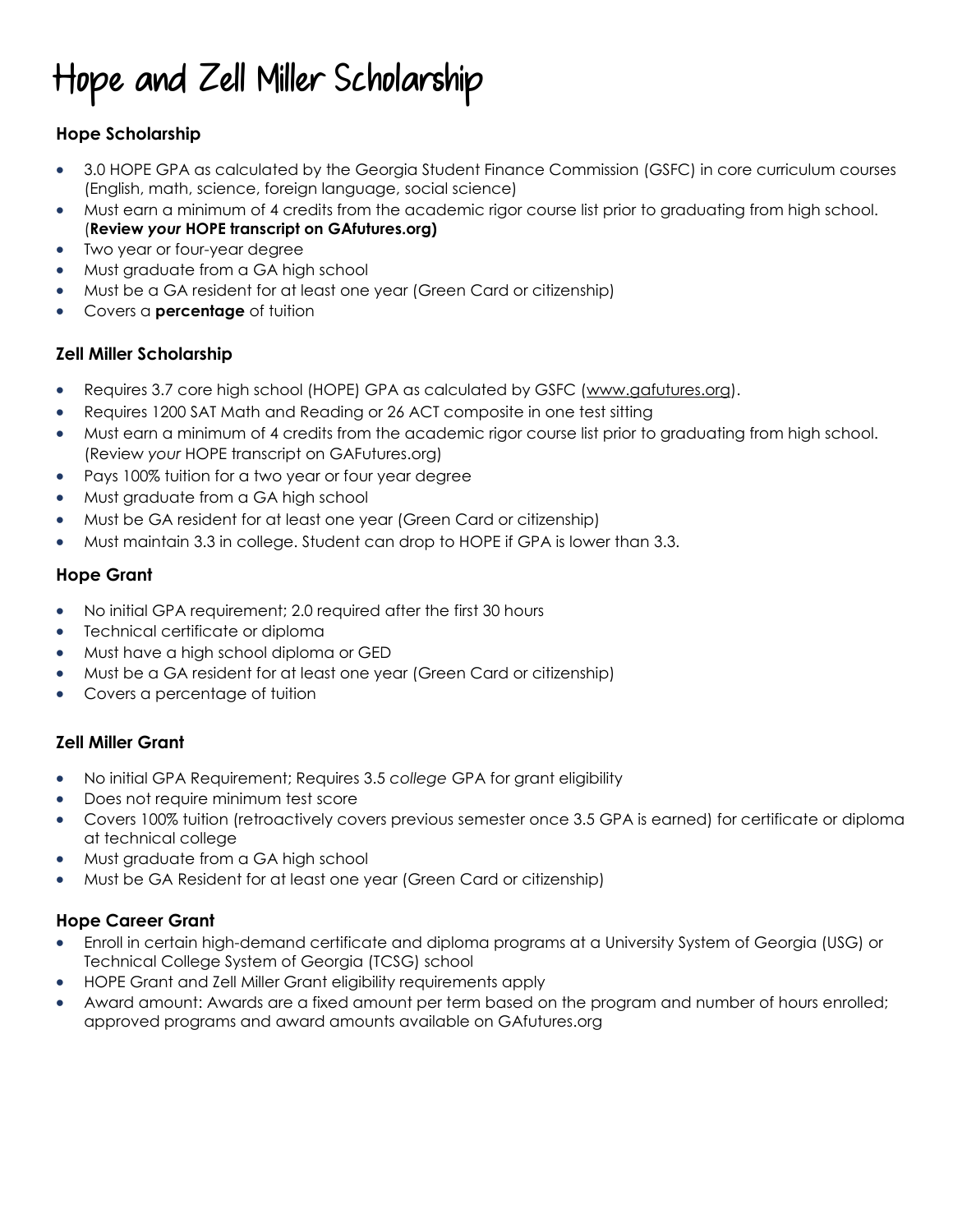# Financial Aid Information

| Grants &<br>Schlarships | • Sources: Government, College, Private<br>(business, organizations)<br>• Merit based or need based                                                                                                                    |
|-------------------------|------------------------------------------------------------------------------------------------------------------------------------------------------------------------------------------------------------------------|
| Loans                   | • Must pay back - with interest<br>• Each loan has a different set of terms and conditions<br>. Pay attention to how much you'll need for college,<br>monthly payments, and how much you'll have to pay<br>on interest |
|                         |                                                                                                                                                                                                                        |
| Work Study              | • Students have a job on campus<br>• Money earned helps to pay for school                                                                                                                                              |

### Financial Aid Tips

- Are you interested in a major not offered in GA and going out of state doesn't seem possible? Look into **Academic Common Market**. This program gives you the opportunity to study in a specialized field at an out-of-state college and pay in-state tuition rates. <https://www.sreb.org/academic-common-market>
- **FAFSA Information:** <https://www.gafutures.org/federal-aid-scholarships/fafsa/>
	- o Complete the FAFSA as soon as possible after **October 1st** of your senior year.
- **Scholarships: It's a part-time job!** 
	- o Apply early and often
	- o Put together a resume and prepare a personal statement so you are ready to apply
	- o Create a notebook to keep track of all information
	- o Start local
	- o Check with your employer and your parent's employer for different scholarship opportunities
	- o **Check Naviance under Colleges – Scholarships – Scholarship List for scholarship opportunities (including local scholarships).**

#### • **Undocumented Students**

- **•** There may be additional options as provided by the specific college.
- It is the student's responsibility to contact the college directly.
- Talk to your School Counselor for more information.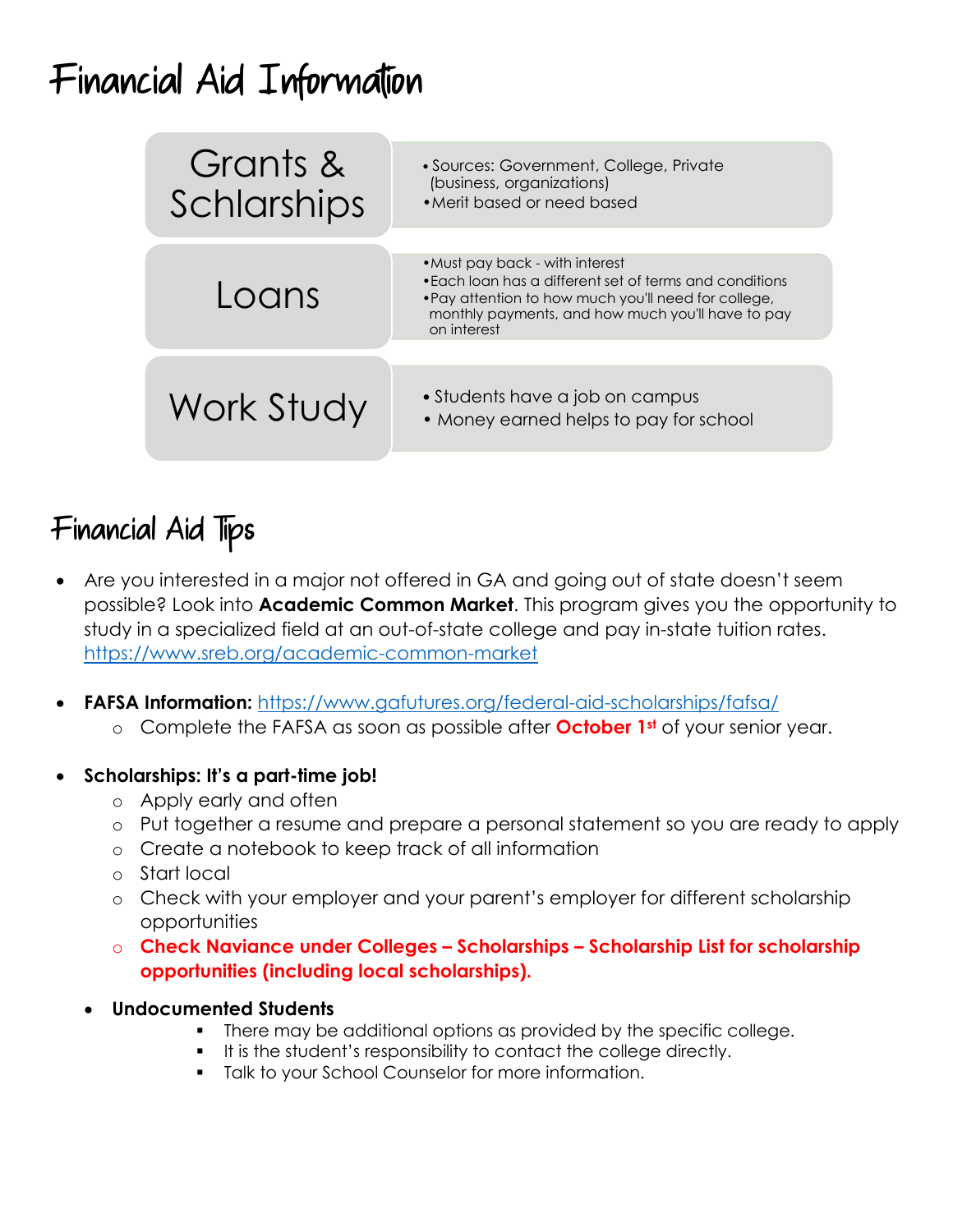# Dual Enrollment

#### **What is dual enrollment?**

- Dual Enrollment (DE) is a Georgia funded program that allows 11<sup>th</sup> and 12<sup>th</sup> graders to take college courses that can simultaneously count toward high school and college requirements.
- The Dual Enrollment program covers tuition, mandatory fees and required textbooks.
- The goal of Dual Enrollment is to increase college access and completion and prepare students to enter the workforce with the skills they need to succeed.
- For detailed information regarding the dual enrollment program in Cobb County visit: <https://www.cobbk12.org/page/11444/dual-enrollment>

#### **Where do most Buccaneers Dual Enroll?**

- Kennesaw State University:<http://uc.kennesaw.edu/dep/>
- Chattahoochee Technical College:<http://www.chattahoocheetech.edu/deeligibility/>
- Check out GAFutures to see all the schools that participate in dual enrollment.

#### **What should I do if I'm interested in participating in dual enrollment?**

- Research admissions requirements for the college you're interested in attending
- Know application *deadlines* for individual schools (some are early)
	- o The Allatoona DE deadline is earlier than the colleges, typically about 2 weeks.
	- o If you are considering dual enrollment for senior year (fall or spring), you MUST submit an intent form during registration in the spring. Students cannot decide in the fall that they want to take classes in the spring.
- Take SAT/ACT/Accuplacer (if required—Some colleges have temporarily waived this requirement due to Covid-19)
- Look into full-time and part-time options
- Talk to your parent/guardian about this experience
- Determine if you are you ready for college level work and responsibilities
- Make an appointment with the appropriate Allatoona DE counselor.
	- Two-Year Colleges=Dawn Neely
	- Four-Year Colleges=Robin Rohrbach
- Consider challenges…
	- o Activities during and after the school day
	- o Transportation
	- o Rigorous college level classes
	- o Scheduling classes at college and high school

#### *Check out the Allatoona DE website for additional information:*

*<http://allatoonacounseling.weebly.com/>*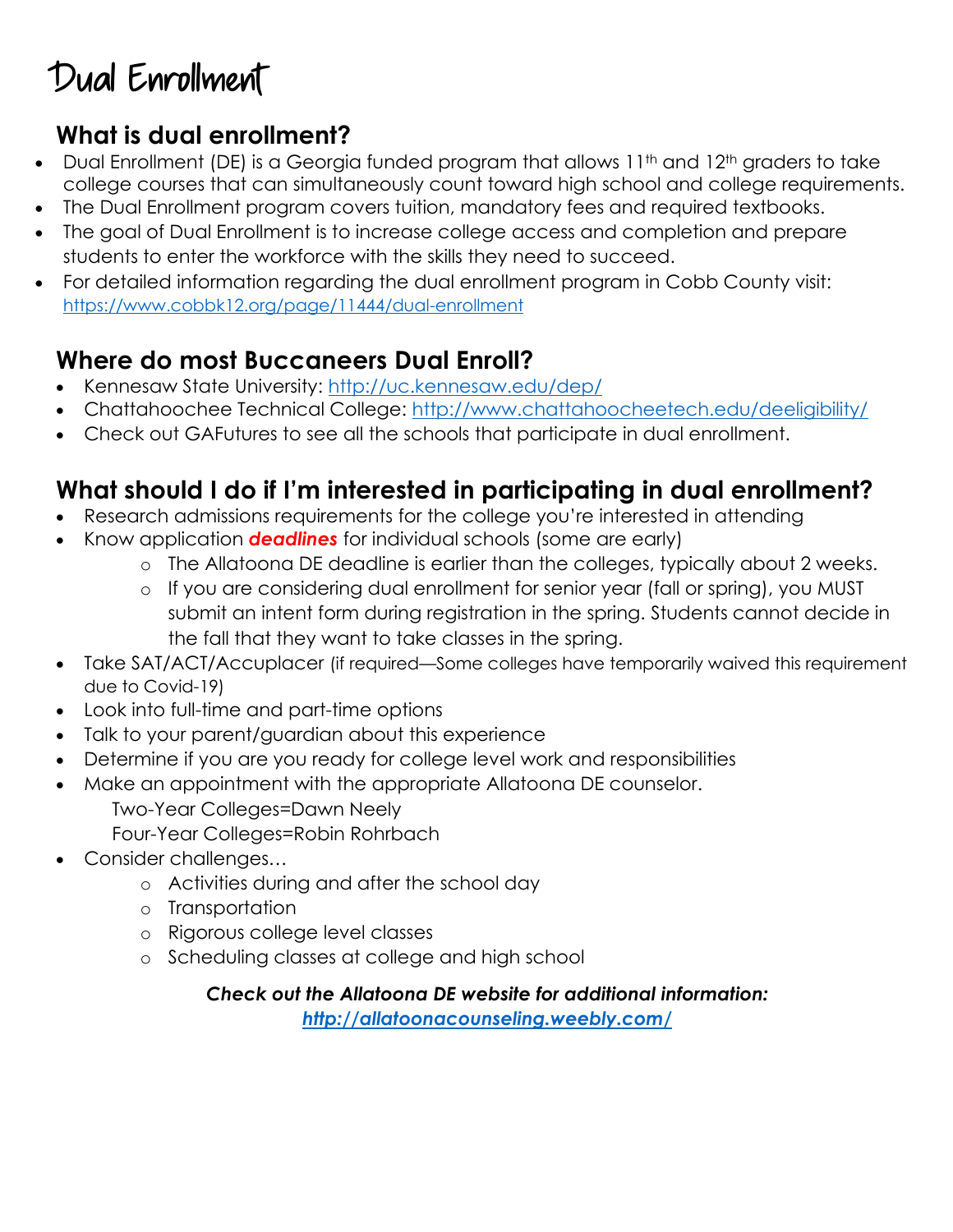## Naviance

Naviance Student is a comprehensive, web-based planning tool that will assist Allatoona students in managing the academic, career, and college aspects of high school. Naviance will be the primary method of college planning for Allatoona students. STUDENT LOGIN INFO

Go to **[www.cobbk12.org/Allatoona](http://www.cobbk12.org/Allatoona) > Find It Fast** (top right-hand corner) and choose **Naviance.** *DO NOT GOOGLE NAVIANCE! It will prevent you from accessing the secure site.*

| <b>LOCATION</b> | <b>USERNAME</b>                                     | <b>PASSWORD</b>     |
|-----------------|-----------------------------------------------------|---------------------|
| Home            | Office 365 Username                                 | Office 365 Password |
| School          | Automatically Logged in If You Are Logged into 0365 |                     |

#### Naviance Features

| <b>Feature</b>                                                                                                    | <b>Description</b>                                                                                                                                                                                          | <b>How to Access</b>                                                                                                                                                                  |
|-------------------------------------------------------------------------------------------------------------------|-------------------------------------------------------------------------------------------------------------------------------------------------------------------------------------------------------------|---------------------------------------------------------------------------------------------------------------------------------------------------------------------------------------|
| <b>Career Interest Profiler</b><br>A career interest survey.                                                      | Use the results to explore<br>suggested occupations; examine<br>the education, training, and skills<br>required as well as wages typical<br>for these occupations.                                          | Click the About Me tab<br>$\mathbf{1}$ .<br>2.<br><b>Click My Assessments</b><br>3. Click Career Interest<br>Profiler                                                                 |
| <b>Super Match</b><br>*Start your college search here!                                                            | Set search criteria to yield a list of<br>colleges to explore.<br>Click on the various tabs of<br>individual college profiles to learn<br>more about financial aid, majors<br>and degrees, and campus life. | Click on the Colleges tab<br>1.<br>Click Find Your Fit<br>2.<br>3. Click Super Match<br>4. Add colleges you are<br>interested in to your My<br>Colleges List for future<br>reference. |
| <b>College Match</b>                                                                                              | Search for colleges that have<br>accepted students with similar<br>GPA's and test scores.                                                                                                                   | Click on the Colleges tab<br>1.<br><b>Click Find Your Fit</b><br>2.<br>3.<br>Click College Match                                                                                      |
| Resume<br>*Please update your resume<br>Record your high school activities, awards,<br>volunteer experience, etc. | You can rearrange your<br>information into printable versions<br>of your resume to present to<br>potential employers or colleges.                                                                           | Click the About Me tab<br>$\mathbf{1}$ .<br>2.<br>Click My Stuff<br>3.<br>Click Resume                                                                                                |
| College Lookup<br>This is just a tool to help you look at other<br>potential colleges to consider.                | Allows you to use historical GPA<br>and test score info. to match you<br>with colleges (please remember<br>that there are many factors that<br>affect college admissions).                                  | The home screen has a<br>1.<br>search bar at the top.<br>2. Use this to look up<br>colleges                                                                                           |
| <b>National Scholarship Search</b><br>You can view National Scholarship<br>opportunities.                         | You can also browse by category<br>to yield a search list relevant to<br>your interests/special talents.                                                                                                    | Click the Colleges tab<br>1.<br>Click Scholarships and<br>2.<br>Money<br>3. Click National<br>Scholarship Search                                                                      |
| <b>Scholarship List</b>                                                                                           | You can view local organization<br>sponsored scholarship<br>opportunities.                                                                                                                                  | Click the Colleges tab<br>1.<br>Click Scholarships and<br>2.<br>Money<br>3.<br>Click Scholarship List                                                                                 |